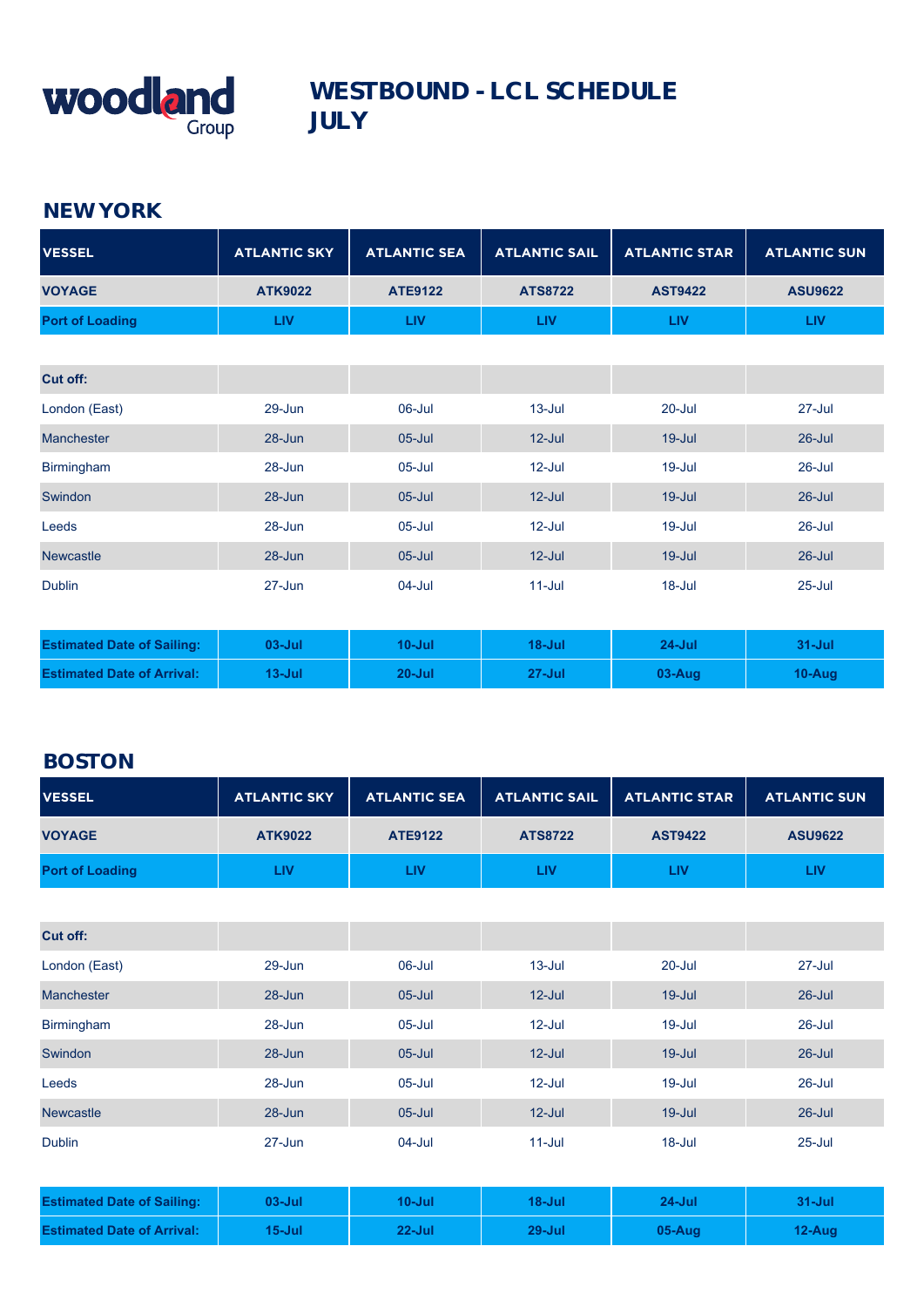#### **CHARLESTON**

| <b>VESSEL</b>          | <b>MISSOURI</b><br><b>EXPRESS</b> | <b>POTOMAC</b><br><b>EXPRESS</b> | <b>HUDSON EXPRESS</b> | <b>COLORADO</b><br><b>EXPRESS</b> | <b>DELAWARE</b><br><b>EXPRESS</b> |
|------------------------|-----------------------------------|----------------------------------|-----------------------|-----------------------------------|-----------------------------------|
| <b>VOYAGE</b>          | 061W                              | 010W                             | 014W                  | 027W                              | 028W                              |
| <b>Port of Loading</b> | LGP                               | LGP                              | $\mathsf{LGP}$        | $\mathsf{LGP}$                    | LGP                               |

| Cut off:                          |            |            |            |            |            |
|-----------------------------------|------------|------------|------------|------------|------------|
| London (East)                     | $27 - Jun$ | $04$ -Jul  | $11 -$ Jul | $18 -$ Jul | $25 -$ Jul |
| <b>Manchester</b>                 | $24 - Jun$ | $01 -$ Jul | $08 -$ Jul | $15 -$ Jul | $22$ -Jul  |
| <b>Birmingham</b>                 | $24 - Jun$ | $01 -$ Jul | 08-Jul     | $15 -$ Jul | $22 -$ Jul |
| Swindon                           | $24 - Jun$ | $01 -$ Jul | $08 -$ Jul | $15 -$ Jul | $22$ -Jul  |
| Leeds                             | $24 - Jun$ | $01 -$ Jul | 08-Jul     | $15 -$ Jul | $22 -$ Jul |
| <b>Newcastle</b>                  | $24 - Jun$ | $01 -$ Jul | $08 -$ Jul | $15 -$ Jul | $22$ -Jul  |
| <b>Dublin</b>                     | $23 - Jun$ | $30 - Jun$ | 07-Jul     | $14$ -Jul  | $21 -$ Jul |
|                                   |            |            |            |            |            |
| <b>Estimated Date of Sailing:</b> | $01 -$ Jul | $08 -$ Jul | $15 -$ Jul | $26$ -Jul  | 01-Aug     |
| <b>Estimated Date of Arrival:</b> | $11 -$ Jul | $18 -$ Jul | $25 -$ Jul | $05-Auq$   | 11-Aug     |

### **CHICAGO**

| <b>VESSEL</b>          | <b>ATLANTIC SKY</b> | <b>ATLANTIC SEA</b> |                | ATLANTIC SAIL   ATLANTIC STAR | <b>ATLANTIC SUN</b> |
|------------------------|---------------------|---------------------|----------------|-------------------------------|---------------------|
| <b>VOYAGE</b>          | <b>ATK9022</b>      | <b>ATE9122</b>      | <b>ATS8722</b> | <b>AST9422</b>                | <b>ASU9622</b>      |
| <b>Port of Loading</b> | LIV.                | LIV.                | LIV            | ZV                            | LIV                 |

| Cut off:          |            |            |            |            |            |
|-------------------|------------|------------|------------|------------|------------|
| London (East)     | $29 - Jun$ | 06-Jul     | $13 -$ Jul | $20 -$ Jul | $27 -$ Jul |
| <b>Manchester</b> | $28 - Jun$ | $05 -$ Jul | $12$ -Jul  | $19 -$ Jul | $26$ -Jul  |
| <b>Birmingham</b> | $28 - Jun$ | $05 -$ Jul | $12$ -Jul  | $19 -$ Jul | $26$ -Jul  |
| Swindon           | $28 - Jun$ | $05 -$ Jul | $12$ -Jul  | $19 -$ Jul | $26 -$ Jul |
| Leeds             | $28 - Jun$ | $05 -$ Jul | $12$ -Jul  | $19 -$ Jul | $26$ -Jul  |
| <b>Newcastle</b>  | $28 - Jun$ | $05 -$ Jul | $12$ -Jul  | $19 -$ Jul | $26$ -Jul  |
| <b>Dublin</b>     | $27 - Jun$ | $04 -$ Jul | $11$ -Jul  | $18 -$ Jul | $25 -$ Jul |

| <b>Estimated Date of Sailing:</b> | $03$ -Jul | <b>10-Jul</b> | $18 -$ Jul | $24$ -Jul | 31-Juli    |
|-----------------------------------|-----------|---------------|------------|-----------|------------|
| <b>Estimated Date of Arrival:</b> | 18-Jul    | $25 -$ Jul    | $02-Auq$   | 08-Aug    | $15 - Aug$ |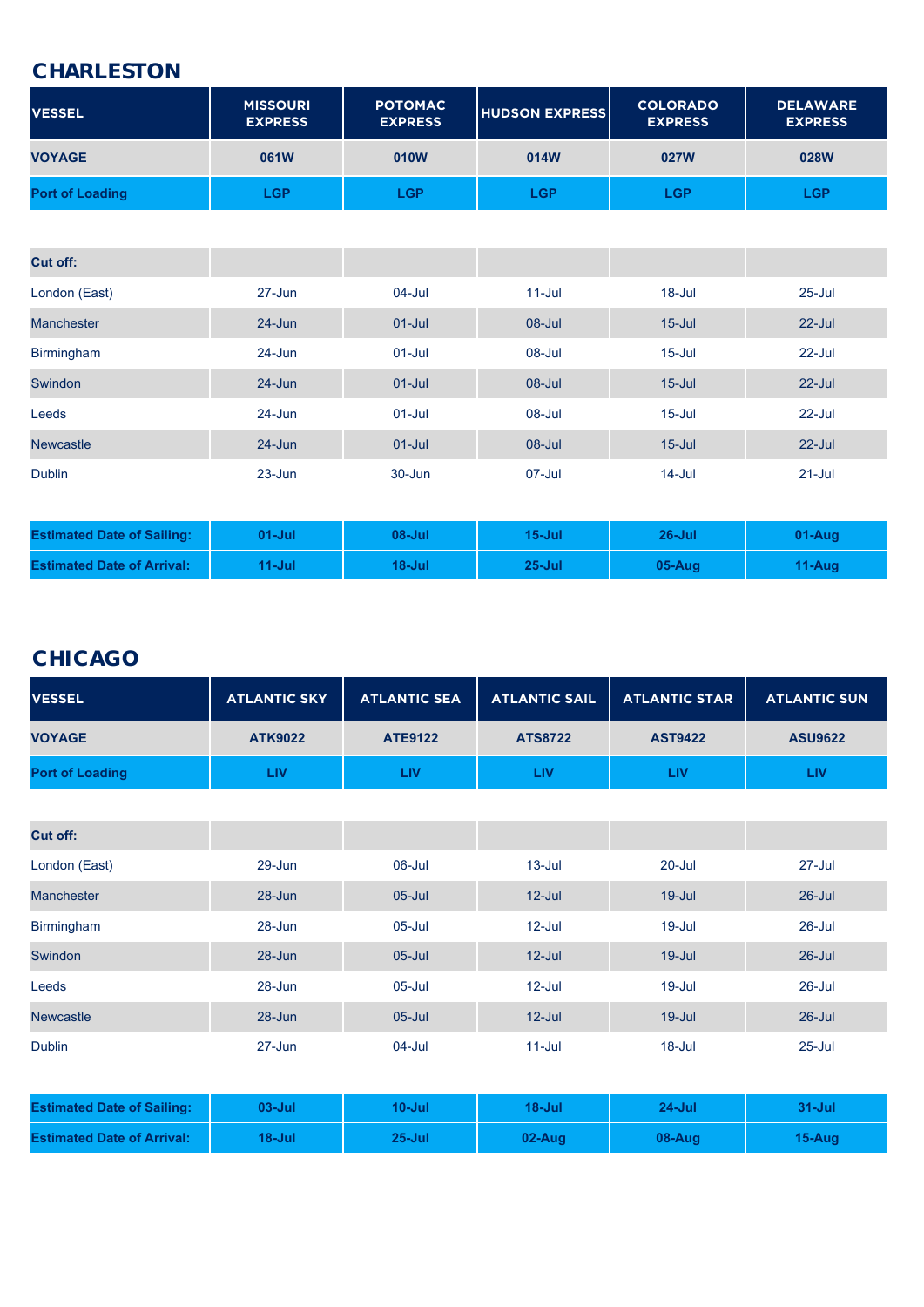#### **LOS ANGELES**

| <b>VESSEL</b>                     | <b>NYK METEOR</b> | <b>NYK DELPHINUS</b> | <b>NYK RUMINA</b> | <b>TBN</b> | <b>NYK REMUS</b> |
|-----------------------------------|-------------------|----------------------|-------------------|------------|------------------|
| <b>VOYAGE</b>                     | 073W              | 090W                 | 059W              | <b>TBN</b> | 067W             |
| <b>Port of Loading</b>            | <b>SOU</b>        | SOU                  | <b>SOU</b>        | <b>SOU</b> | <b>SOU</b>       |
|                                   |                   |                      |                   |            |                  |
| Cut off:                          |                   |                      |                   |            |                  |
| London (East)                     | 29-Jun            | 06-Jul               | $13 -$ Jul        | $20 -$ Jul | 27-Jul           |
| <b>Manchester</b>                 | $28 - Jun$        | $05$ -Jul            | $12$ -Jul         | $19 -$ Jul | $26$ -Jul        |
| <b>Birmingham</b>                 | $28 - Jun$        | $05$ -Jul            | $12$ -Jul         | 19-Jul     | $26$ -Jul        |
| Swindon                           | 28-Jun            | $05$ -Jul            | $12$ -Jul         | $19 -$ Jul | $26$ -Jul        |
| Leeds                             | $28 - Jun$        | $05$ -Jul            | $12$ -Jul         | 19-Jul     | $26$ -Jul        |
| <b>Newcastle</b>                  | 28-Jun            | $05 -$ Jul           | $12$ -Jul         | $19 -$ Jul | $26$ -Jul        |
| <b>Dublin</b>                     | $27 - Jun$        | $04 -$ Jul           | $11$ -Jul         | 18-Jul     | $25 -$ Jul       |
|                                   |                   |                      |                   |            |                  |
| <b>Estimated Date of Sailing:</b> | $05 -$ Jul        | $12$ -Jul            | $19 -$ Jul        | $26$ -Jul  | 02-Aug           |
| <b>Estimated Date of Arrival:</b> | 07-Aug            | 14-Aug               | 21-Aug            | 28-Aug     | 04-Sep           |

# **HOUSTON**

| <b>VESSEL</b>          | <b>BROOKLYN</b><br><b>BRIDGE</b> | <b>LE HAVRE EXPESS</b>    | <b>CHACABUCO</b> | <b>SANTA VIOLA</b> | <b>NYK DAEDALUS</b> |
|------------------------|----------------------------------|---------------------------|------------------|--------------------|---------------------|
| <b>VOYAGE</b>          | <b>138W</b>                      | 020W                      | 024W             | 026W               | 077W                |
| <b>Port of Loading</b> | $\overline{\mathsf{G}}$ P        | $\overline{\mathsf{G}}$ P | LGP              | <b>LGP</b>         | LGP                 |

| <b>Cut off:</b>   |            |            |            |            |            |
|-------------------|------------|------------|------------|------------|------------|
| London (East)     | $29 - Jun$ | 06-Jul     | $13 -$ Jul | $20 -$ Jul | $27 -$ Jul |
| <b>Manchester</b> | $28 - Jun$ | $05 -$ Jul | $12$ -Jul  | $19 -$ Jul | $26 -$ Jul |
| <b>Birmingham</b> | $28 - Jun$ | $05 -$ Jul | $12$ -Jul  | $19 -$ Jul | $26 -$ Jul |
| Swindon           | $28 - Jun$ | $05 -$ Jul | $12$ -Jul  | $19 -$ Jul | $26$ -Jul  |
| Leeds             | $28 - Jun$ | 05-Jul     | $12$ -Jul  | $19 -$ Jul | $26 -$ Jul |
| <b>Newcastle</b>  | $28 - Jun$ | $05 -$ Jul | $12$ -Jul  | $19 -$ Jul | $26 -$ Jul |
| <b>Dublin</b>     | $27 - Jun$ | $04 -$ Jul | $11 -$ Jul | $18 -$ Jul | $25 -$ Jul |

| <b>Estimated Date of Sailing:</b> | $02$ -Jul  | $09 -$ Jul | $17 -$ Jul | $23 - Jul$ | $30 -$ Jul |
|-----------------------------------|------------|------------|------------|------------|------------|
| <b>Estimated Date of Arrival:</b> | $27 -$ Jul | $03-Auq$   | $10 - Aug$ | $17 - Aug$ | $24-Auq$   |